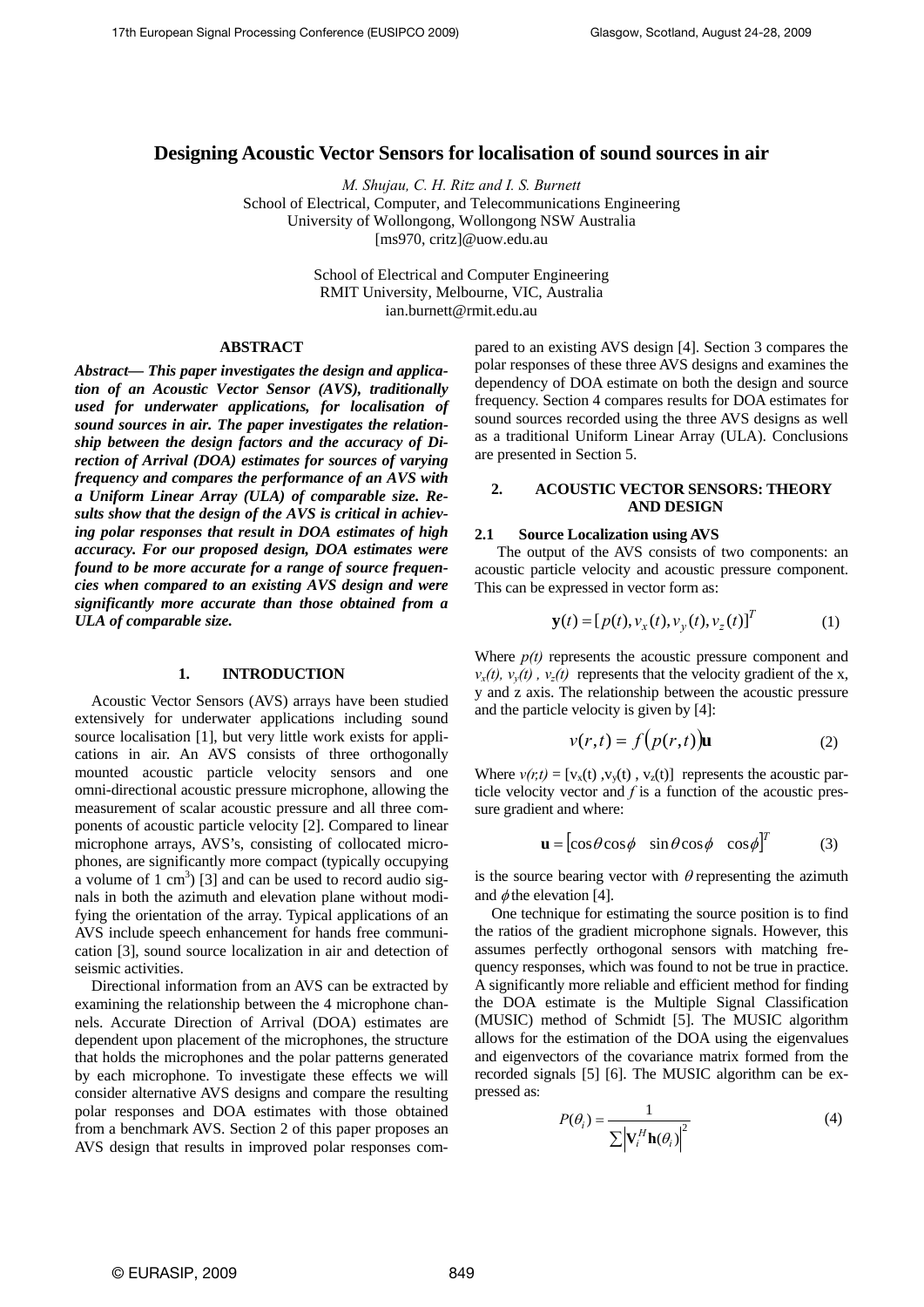

Figure 1 - 3D View of (a) AVS I (b) AVS II (O and Z not shown) (c) Pressures P1 and P2 at the two inlets

where  $V_i^H$  is the smallest eigenvector and  $h(\theta_i)$  is the steering vector for the AVS and where  $\theta_i \in (-\pi, \pi)$ . For sources with an elevation of 0° relative to the AVS (assumed in this work), the steering vector [6] [7] can be described as a function of the azimuth as:

$$
\mathbf{h}(\theta_i) = [\cos(\theta_i) \ \sin(\theta_i) \ 1] \tag{5}
$$

which is formed from the x and y components of  $(3)$  with  $\phi = 0^{\circ}$  and where 1 represents the omni-directional microphone. The peaks of  $P(\theta_i)$  represent the DOA estimate for that source.

# **2.2 Design of the AVS**

The AVS's constructed for the present work were built using one Knowles EK-3132 omni-directional pressure microphones and three Knowles NR-3158 pressure gradient microphones, similar to those used in [3]. Three designs were investigated. The first design (AVS I) is similar to that reported by Lockwood et al. [3] and is illustrated in Fig. 1 (a) and pictured in Fig. 2 (a).

Initial results found that the accuracy of a (DOA) estimate is highly dependent on the design and placement of the microphones. It is proposed that these differences are due to the effect of shadowing by the sensor on the opposite axis and the size of the aluminium pole used. The area blocking the path is approximately (3.99 $\times$ 5.59) 22.36 mm<sup>2</sup> as illustrated in Fig. 1 (a) which is the surface area of the sensor on the opposite axis. As the frequency of the audio signal increases, the shorter wave lengths result in increased reflection and blocking of the sound waves by the sensors, wires, and the metal support. High frequencies can not move around objects easily due to the short wave lengths hence they are more reflected [8]. This results in an artificial increase in pressure on one side of the sensor; which must be minimized for efficient use of the AVS. Hence, this work focuses on design changes of the AVS to minimise these effects. An alternative might be to predict the effect of the shadowing but this is a highly variable and complex problem.

To test the effects of the sensor placement, AVS I was altered such that the sensors located on the opposite axis were placed with an offset as pictured in Fig. 2(b). An offset of approximately 0.5 cm was chosen; this distance represents the approximate one-quarter wavelength for a 15 kHz source (the maximum frequency that the sensors can record). To test the effect of the metal support and the sensor placement a



Figure 2: (a) AVS I front, (b) AVS I Offset (c) AVS II



Figure 3: Setup for characterization of the AVS

second AVS was built (AVS II) with an offset between the two sensors in the X and Y axis as illustrated in Fig. 1 (b) and pictured in Fig. 2 (c). To avoid shadowing, the omnidirectional microphone was also located at a similar distance from the gradient microphones as used for AVS I with offset. A thin cylindrical metal rod of cross sectional area of 0.79  $mm<sup>2</sup>$  is used (Fig. 2 (c)) instead of the square aluminium pole which had a cross sectional area of  $(2.5 \times 2.5)$  6.25 mm<sup>2</sup> as shown in fig. 1(a). The use of a cylindrical metal rod allows the smooth flow of air particles thus reducing reflections [9].

# **3. CHARACTERIZATION OF THE AVS**

The characterization of the AVS sensors was performed by measuring their polar responses and Direction of Arrival (DOA) estimates for sources located directly in line with the microphones.

# **3.1 Experimental Setup**

Recordings were made in an anechoic room at the University of Wollongong [10]. For testing, the experimental setup of Fig. 3 was used, where the AVS was mounted on a custom built rotating platform (to allow positioning of the microphones relative to the source) and a self powered speaker (Genelec 8020A) was placed in front of the AVS at a distance of 1 m with an elevation of  $0^\circ$ . A series of monotone signals each 2 seconds long and of equal energy were played with frequencies ranging from 100 Hz to 10 kHz. Recordings of 2 seconds long were made at 5° intervals and signals were sampled at 48 kHz.

## **3.2. Polar Responses**

The polar response was measured by finding the average recorded signal energy for each source location. Analysis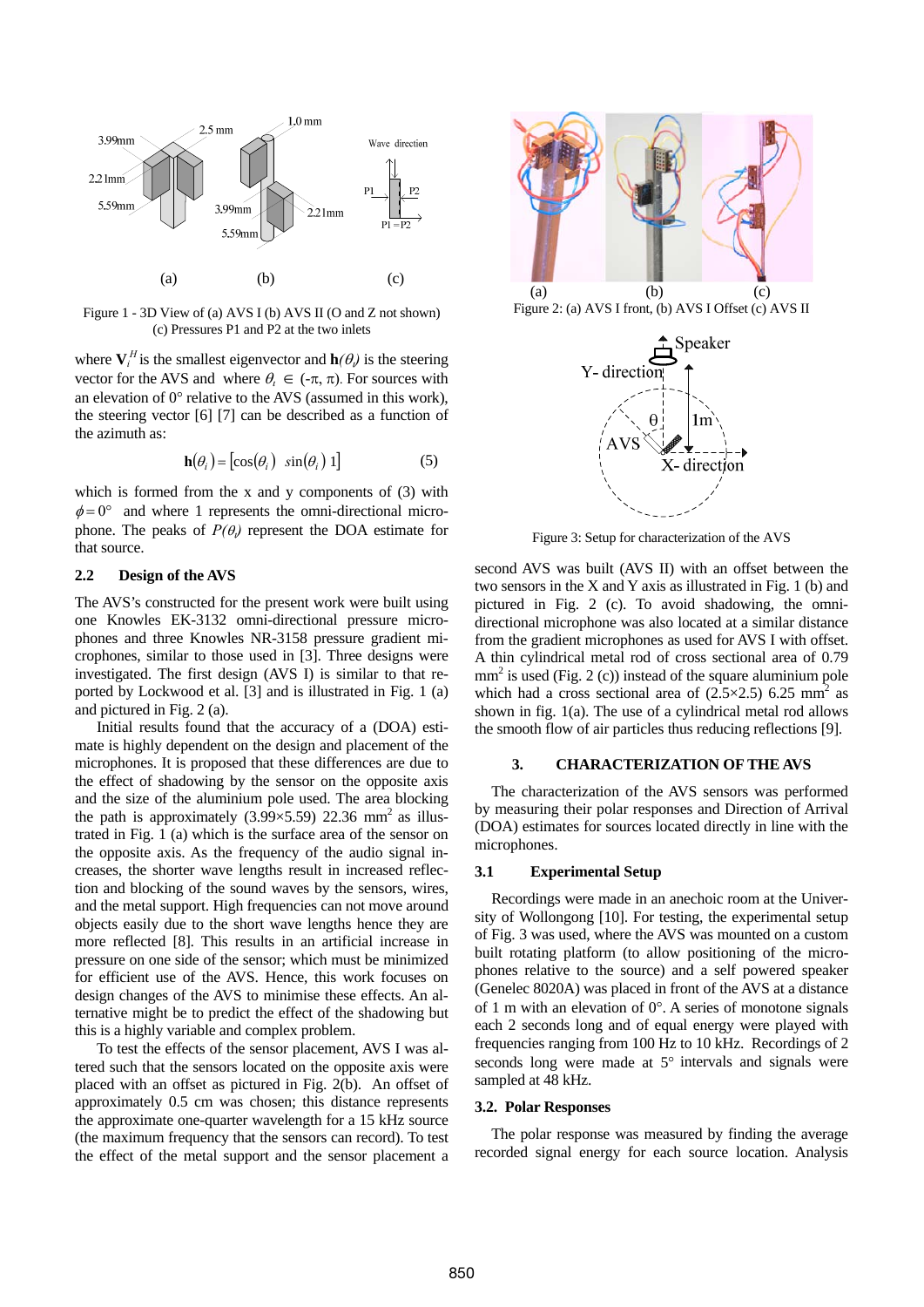

Figure 4: X and Y Sensor Polar Plots for AVS I , AVS I with offset and AVS II at 3 kHz



Fig 5: X and Y Sensor Polar Plots for AVS I , AVS I with offset and AVS II at 5 kHz

here is restricted to the gradient microphone (polar responses for the omnidirectional microphone were found to be constant for a wide range of frequencies). Figs. 4 and 5 show results for 3 kHz and 5 kHz tones for the gradient microphones recording both the x and y directions (see Fig. 1 (b)). All AVS designs display a typical figure-of-eight polar pattern [11]. For all AVS's examined, the lobe on one half of the figure 8 pattern was larger than the other; this was found to be a result of the characteristics of the Knowles gradient microphones, which had differing numbers of air-inlets on each side. Compared with the results for AVS I, the polar plots for AVS I with offset and AVS II are more symmetrical. The loss of symmetry for AVS I about the Y axis is particularly noticeable for the Y sensor as the source frequency increases (compare Figs. 4 and 5), while for AVS I with offset and AVS II, symmetry of the polar response is maintained as source frequency increases.

### **3.3. Response to source perpendicular to sensor inlets**

An ideal gradient microphone should have an output of 0 for sources located perpendicular to the sensor inlets; this is because the pressure will be identical on either side of the microphone as illustrated in Fig. 1 (c) and hence the pressure gradient (or difference) should be zero.

To analyse this characteristic, the Average Angular Error (AAE) of signals impinging on the AVS at  $0^{\circ}$  was measured for AVS I, AVS I with offset and AVS II for the frequencies from 1 kHz to 10 kHz using:



Figure 6: The AAE for output at  $0^0$  for frequencies 1 kHz to 10 kHz

$$
AAE = \frac{1}{N} \sum_{n=1}^{N} \left| \theta_{n,m} - \theta_{n,a} \right| \tag{6}
$$

Where *N* is number of sources (tones) and  $\theta_{n,m}$  and  $\theta_{n,a}$  are the measured (*m*) and actual (*a*) DOAs, respectively, for source *n*. Fig. 6 shows the difference error for sources located at  $0^{\circ}$ to the Y axis; the error for AVS I is much higher than that compared to AVS I with offset sensors and AVS II. Furthermore the results show that that the difference in error increases as the frequency of the source signal increases.

In the case of AVS I when the source is at  $0^{\circ}$  to the Y sensor, air particles flowing on the X sensor side are disrupted creating a slight increase in pressure on one side. This disruption of the air flow causes an error in the output and this error increases as the frequency of the signal increases. When the sensors are placed at offset in the AVS I the error is reduced significantly and for frequencies up to 5 kHz the error is the same as that for AVS II. The improved result is due to the offsetting of the sensors which causes minimum disruption of the flow of the air particles creating an output which is more accurate than the output of AVS I.

## **4. LOCALISATION EXPERIMENTS**

Results for localization were obtained using the same experimental rig, recording environment and sound sources described in Section 3. As well as the three AVS configurations, recordings were also made with a 3 element Uniform Linear Array (ULA), which was chosen so that the number of sensors matched the AVS. The ULA was designed using the same Knowles EK-3132 omnidirectional microphones as used in the AVS and using a spacing of 21 mm; this results in an array of approximately 42 mm long. Localization was performed using the DOA estimate described in Section 2. All the results presented in this section are for confidence intervals of 95 % and for frequencies 1 kHz to 10 kHz in 1 kHz intervals and for the first two quadrants i.e.  $\theta \in (0, \pi)$ . The results for the 3rd and 4th quadrants are the same as those for the  $1<sup>st</sup>$  and the  $2<sup>nd</sup>$  quadrants; hence for brevity they have been omitted.

## **4.1 Direction of Arrival for AVS I , AVS I with offset and AVS II**

The average angular error for sources located in the  $1<sup>st</sup>$  quadrant and averaged over all recorded source frequencies is shown in Fig. 7. On average, the AAE is 1.5° for AVS II, for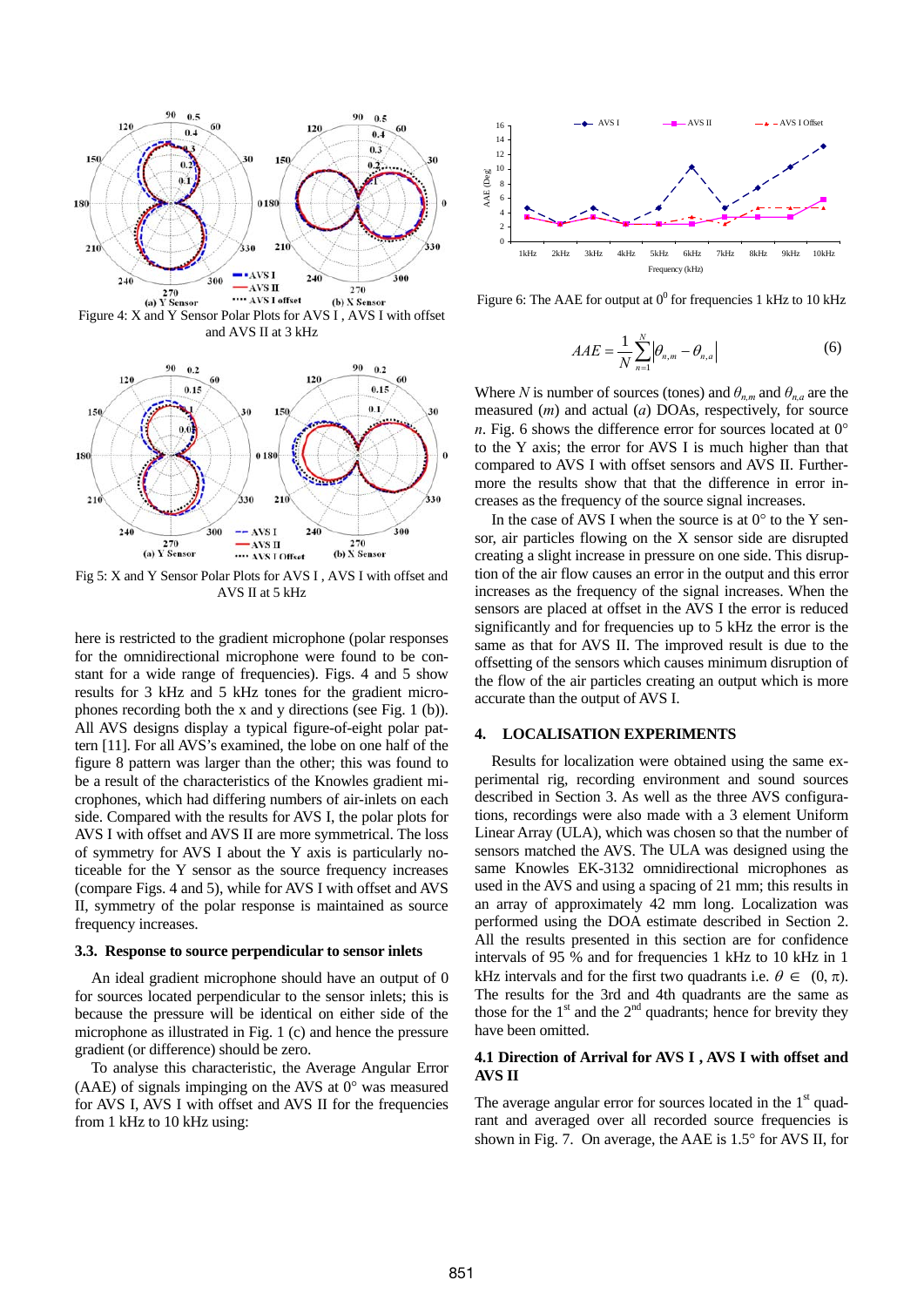

Figure 7: AAE of the DOA estimates for  $1<sup>st</sup>$  quadrant. Error bars represent 95 % confidence intervals



Figure 8: AAE of the DOA estimates for  $2<sup>nd</sup>$  quadrant. Error bars



Figure 9: (a) AVS I Reflected waves creates Shadowed Regions (b) AVS II No shadowing due to offset

AVS I with the offset the AAE is 3.2° and 4.6° for AVS I. The results of Fig. 8 are for the AAE of the DOA estimates for the second quadrant. On average, the AAE for AVS II is 1.9 while for AVS I with offset is 9.5 and for AVS I it is 7.3. Compared to the results from the  $1<sup>st</sup>$  quadrant the overall error for all AVS's is seen to have increased significantly for the second quadrant. The results for second quadrant are for frequencies 1 kHz to 6 kHz as the error from frequencies including 7 kHz and above were statistically not reliable for AVS I.

For the first quadrant it is proposed that the increase in error for AVS I is caused by acoustic shadowing by the sensor on the opposite axis. A significant improvement in error is seen when the sensors are at offset (see AVS I offset results and AVS II). It is proposed that this improvement is due to reduced blocking from any object to the flow of the air particles; hence the sensor readings are more accurate.

For the second quadrant, there are two factors that contribute to the errors: (a) reflection from the edges of the square pole at high frequencies and (b) shadowing or blocking by the sensor on the opposite axis at high frequencies. It is believed that the reflections and blocking from the square pole has a greater significance in the error as suggested by



Figure 10: AAE for each frequency Band vs Frequency. Error bars represent 95 % confidence intervals (top half of error bar for 10kHz removed for clarity)



represent 95 % confidence intervals<br>Figure 11: ALE for DOA estimates for AVS I, AVS II and ULA. Error bars represent 95 % confidence intervals.

the results in Fig. 8. By removing the square pole and replacing it with the thin metal pole there is a significant reduction in error for AVS II. In Fig. 9, it can be seen that the impinging sound wave hits the sensor and the square pole and the waves are reflected creating regions of attenuations or shadowed parts. These cause incorrect readings of pressure difference that produce an error in the output for AVS I, and for the AVS I with offset the square aluminium pole cause reflections which create errors in the output. In contrast, for AVS II the metal pole is much smaller than the sensors, which are also offset; this results in a pressure difference and an output with minimum error.

The relationship between DOA estimation and the geometry of the sensors has been previously investigated by Hawkes et al. [12]. Here, since the aluminium pole used for AVS I is square the accuracy with which the sensors are attached to form 90° between the sensors is high compared to that of the metal rod used in the construction of AVS II, the results of Figs. 7 and 8, show much higher errors in the estimated source location for AVS I. This indicates that the acoustic shadowing by the sensors and reflections by the aluminium pole is much more significant and creates larger errors than those produced by the misalignment of sensors.

## **4.2 DOA estimates Vs Frequency for AVS**

Results in Fig.10 show that as the frequency of the source increases the error in the DOA estimate also increases. The average AAEs for source frequencies from 1 kHz to 10 kHz are approximately: 6.1° for AVS I, 5.0° for AVS I with offset; and 2.4° for AVS II. For AVS I, the AAE versus source frequency is approximately constant up to 5 kHz, increases by approximately 2° per kHz between 6 and 9 kHz before in